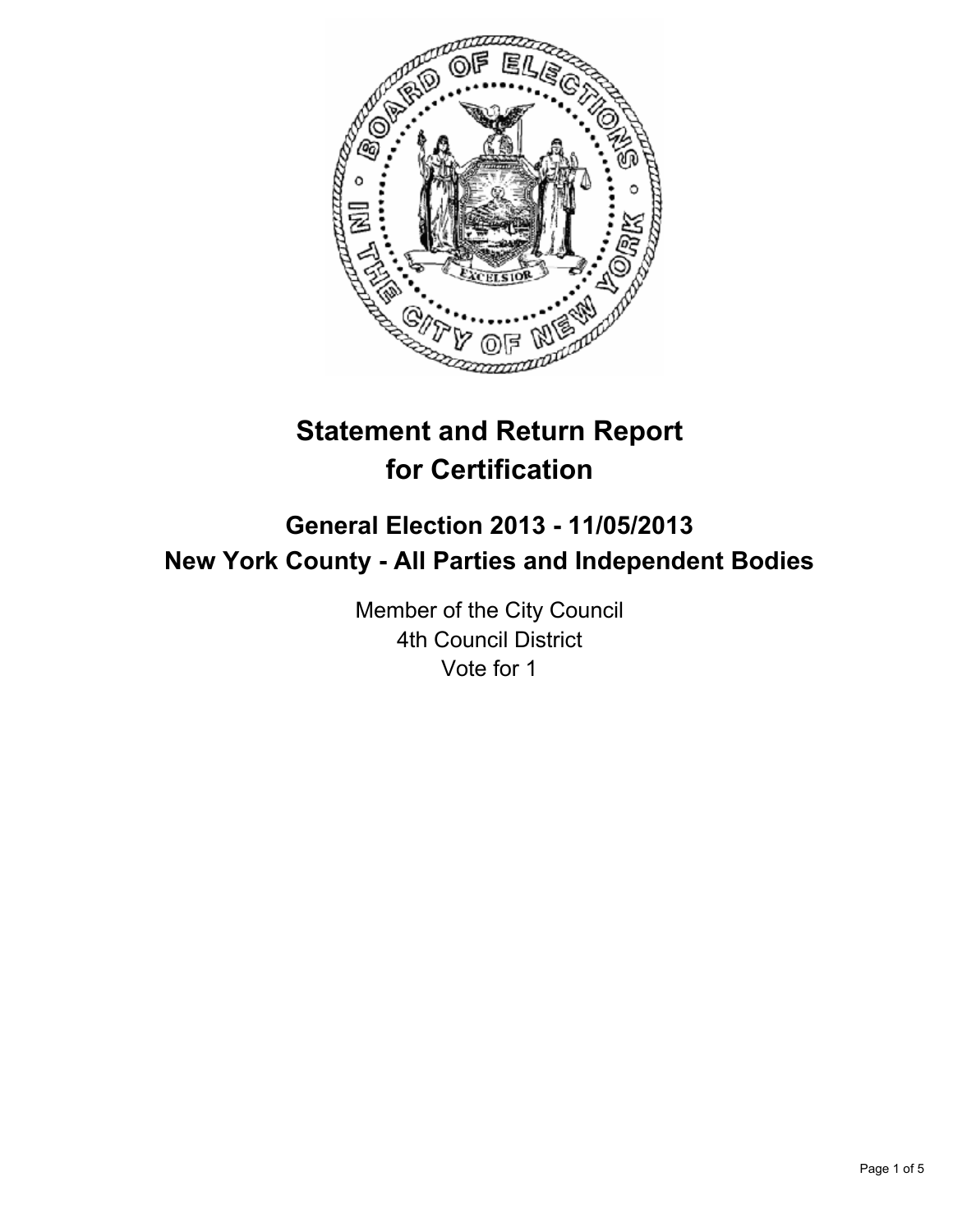

#### **Assembly District 67**

| <b>PUBLIC COUNTER</b>                                    | 96  |
|----------------------------------------------------------|-----|
| <b>EMERGENCY</b>                                         | 0   |
| ABSENTEE/MILITARY                                        | 9   |
| <b>FEDERAL</b>                                           | 0   |
| <b>SPECIAL PRESIDENTIAL</b>                              | 0   |
| AFFIDAVIT                                                | 0   |
| <b>Total Ballots</b>                                     | 105 |
| Less - Inapplicable Federal/Special Presidential Ballots | 0   |
| <b>Total Applicable Ballots</b>                          | 105 |
| DANIEL R. GARODNICK (DEMOCRATIC)                         | 65  |
| HELENE JNANE (REPUBLICAN)                                | 22  |
| DANIEL R. GARODNICK (WORKING FAMILIES)                   | 6   |
| HELENE JNANE (LIBERTARIAN)                               | 2   |
| <b>Total Votes</b>                                       | 95  |
| Unrecorded                                               | 10  |

#### **Assembly District 68**

| <b>PUBLIC COUNTER</b>                                    | 1,449 |
|----------------------------------------------------------|-------|
| <b>EMERGENCY</b>                                         | 0     |
| ABSENTEE/MILITARY                                        | 38    |
| FEDERAL                                                  | 0     |
| <b>SPECIAL PRESIDENTIAL</b>                              | 0     |
| <b>AFFIDAVIT</b>                                         | 17    |
| <b>Total Ballots</b>                                     | 1,504 |
| Less - Inapplicable Federal/Special Presidential Ballots | 0     |
| <b>Total Applicable Ballots</b>                          | 1,504 |
| DANIEL R. GARODNICK (DEMOCRATIC)                         | 870   |
| HELENE JNANE (REPUBLICAN)                                | 428   |
| DANIEL R. GARODNICK (WORKING FAMILIES)                   | 42    |
| HELENE JNANE (LIBERTARIAN)                               | 11    |
| <b>BEN KALLOS (WRITE-IN)</b>                             | 1     |
| UNATTRIBUTABLE WRITE-IN (WRITE-IN)                       | 1     |
| <b>Total Votes</b>                                       | 1,353 |
| Unrecorded                                               | 151   |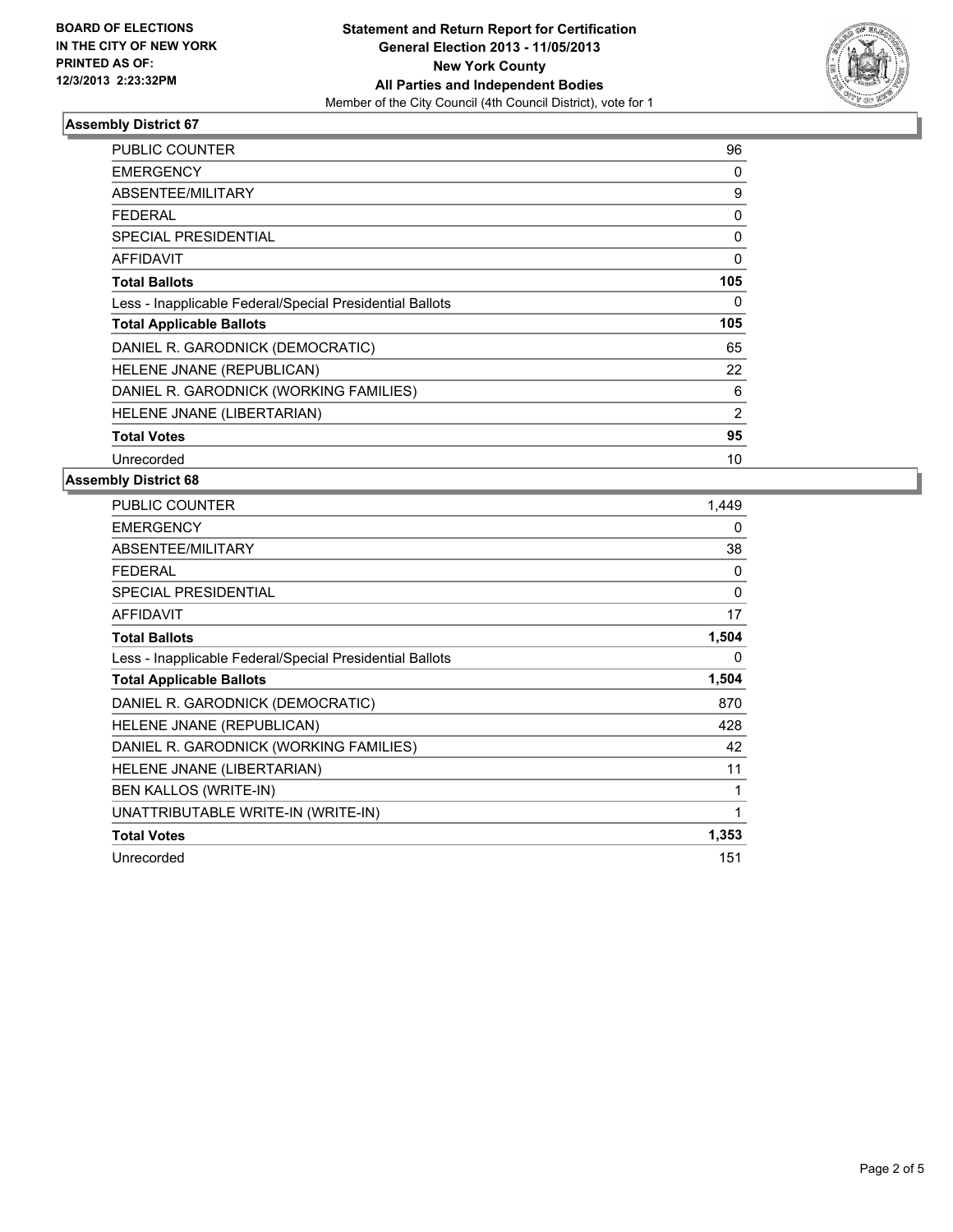

#### **Assembly District 73**

| <b>PUBLIC COUNTER</b>                                    | 17,815   |
|----------------------------------------------------------|----------|
| <b>EMERGENCY</b>                                         | 0        |
| ABSENTEE/MILITARY                                        | 888      |
| <b>FFDFRAI</b>                                           | 0        |
| SPECIAL PRESIDENTIAL                                     | $\Omega$ |
| <b>AFFIDAVIT</b>                                         | 175      |
| <b>Total Ballots</b>                                     | 18,878   |
| Less - Inapplicable Federal/Special Presidential Ballots | 0        |
| <b>Total Applicable Ballots</b>                          | 18,878   |
| DANIEL R. GARODNICK (DEMOCRATIC)                         | 10,828   |
| HELENE JNANE (REPUBLICAN)                                | 5,695    |
| DANIEL R. GARODNICK (WORKING FAMILIES)                   | 393      |
| HELENE JNANE (LIBERTARIAN)                               | 160      |
| BERI KALLOS (WRITE-IN)                                   | 1        |
| BRAD SRY (WRITE-IN)                                      | 1        |
| DAVID GARKAND (WRITE-IN)                                 | 1        |
| JAMES SAUNDERS (WRITE-IN)                                | 1        |
| LASWAN ESTELLE (WRITE-IN)                                | 1        |
| NANCY BIALLER (WRITE-IN)                                 | 1        |
| SIMON ROSS (WRITE-IN)                                    | 1        |
| UNATTRIBUTABLE WRITE-IN (WRITE-IN)                       | 5        |
| <b>Total Votes</b>                                       | 17,088   |
| Unrecorded                                               | 1,790    |

#### **Assembly District 74**

| <b>PUBLIC COUNTER</b>                                    | 7,668        |
|----------------------------------------------------------|--------------|
| <b>EMERGENCY</b>                                         | 0            |
| ABSENTEE/MILITARY                                        | 232          |
| <b>FEDERAL</b>                                           | 0            |
| <b>SPECIAL PRESIDENTIAL</b>                              | $\mathbf{0}$ |
| <b>AFFIDAVIT</b>                                         | 58           |
| <b>Total Ballots</b>                                     | 7,958        |
| Less - Inapplicable Federal/Special Presidential Ballots | 0            |
| <b>Total Applicable Ballots</b>                          | 7,958        |
| DANIEL R. GARODNICK (DEMOCRATIC)                         | 5,850        |
| HELENE JNANE (REPUBLICAN)                                | 1,184        |
| DANIEL R. GARODNICK (WORKING FAMILIES)                   | 403          |
| HELENE JNANE (LIBERTARIAN)                               | 68           |
| DAN CAHODNICK (WRITE-IN)                                 | 1            |
| JOHN COREY (WRITE-IN)                                    | 1            |
| KIRBY F. PAYNE (WRITE-IN)                                | 1            |
| UNATTRIBUTABLE WRITE-IN (WRITE-IN)                       | 2            |
| <b>Total Votes</b>                                       | 7,510        |
| Unrecorded                                               | 448          |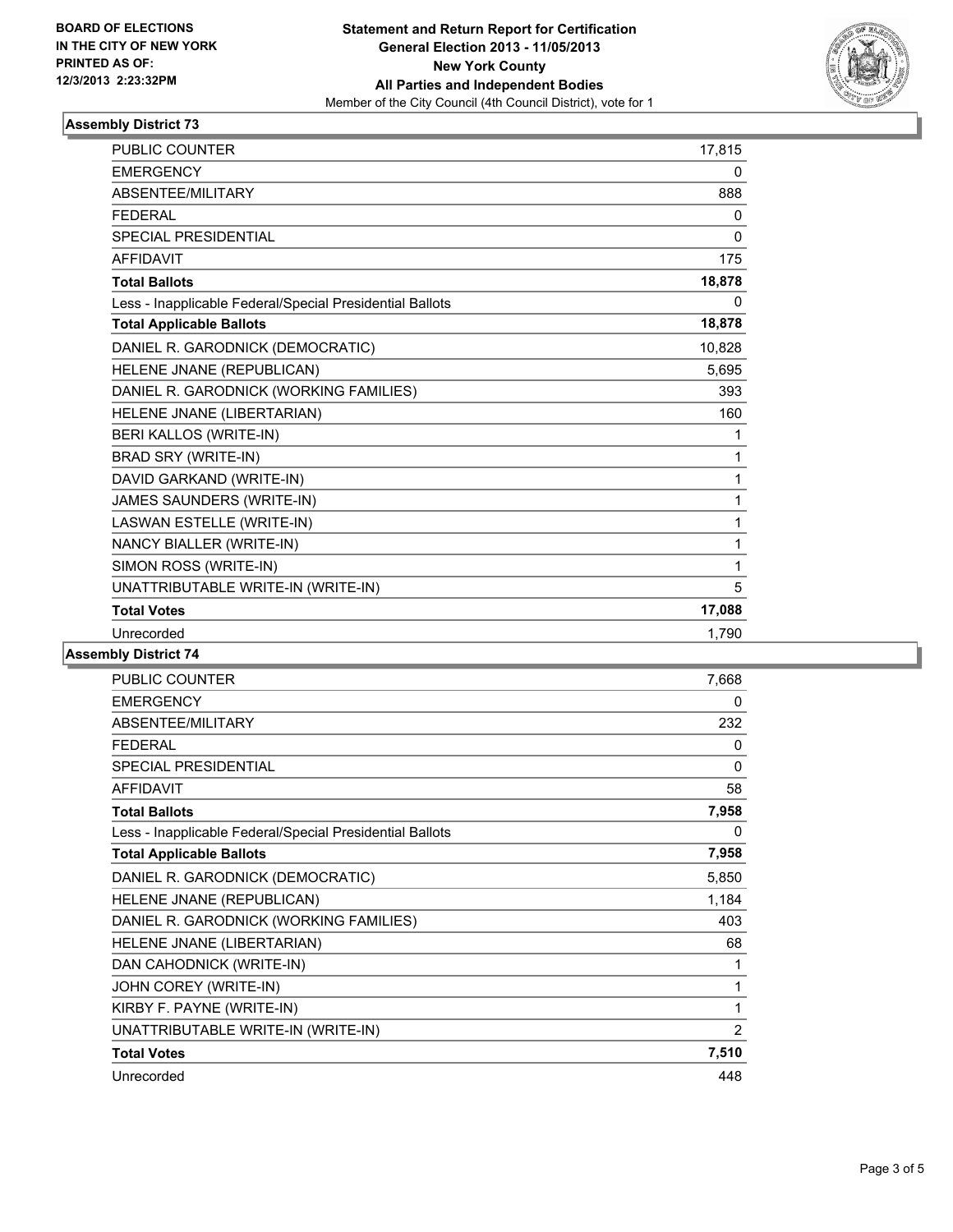

### **Assembly District 75**

| <b>PUBLIC COUNTER</b>                                    | 1,754        |
|----------------------------------------------------------|--------------|
| <b>EMERGENCY</b>                                         | 0            |
| <b>ABSENTEE/MILITARY</b>                                 | 86           |
| <b>FEDERAL</b>                                           | 0            |
| <b>SPECIAL PRESIDENTIAL</b>                              | $\mathbf{0}$ |
| <b>AFFIDAVIT</b>                                         | 20           |
| <b>Total Ballots</b>                                     | 1,860        |
| Less - Inapplicable Federal/Special Presidential Ballots | 0            |
| <b>Total Applicable Ballots</b>                          | 1,860        |
| DANIEL R. GARODNICK (DEMOCRATIC)                         | 1,142        |
| HELENE JNANE (REPUBLICAN)                                | 461          |
| DANIEL R. GARODNICK (WORKING FAMILIES)                   | 56           |
| HELENE JNANE (LIBERTARIAN)                               | 30           |
| JOEL MAXMAN (WRITE-IN)                                   | 1            |
| <b>Total Votes</b>                                       | 1,690        |
| Unrecorded                                               | 170          |

#### **Assembly District 76**

| <b>PUBLIC COUNTER</b>                                    | 2,683    |
|----------------------------------------------------------|----------|
| <b>EMERGENCY</b>                                         | 0        |
| ABSENTEE/MILITARY                                        | 119      |
| <b>FEDERAL</b>                                           | 0        |
| SPECIAL PRESIDENTIAL                                     | $\Omega$ |
| <b>AFFIDAVIT</b>                                         | 30       |
| <b>Total Ballots</b>                                     | 2,832    |
| Less - Inapplicable Federal/Special Presidential Ballots | 0        |
| <b>Total Applicable Ballots</b>                          | 2,832    |
| DANIEL R. GARODNICK (DEMOCRATIC)                         | 1,646    |
| HELENE JNANE (REPUBLICAN)                                | 830      |
| DANIEL R. GARODNICK (WORKING FAMILIES)                   | 65       |
| HELENE JNANE (LIBERTARIAN)                               | 20       |
| BEN KALLOS (WRITE-IN)                                    | 1        |
| <b>BEN KALOS (WRITE-IN)</b>                              | 1        |
| <b>BEN KINGS (WRITE-IN)</b>                              | 1        |
| BENJAMIN KALLOO (WRITE-IN)                               | 1        |
| DANIEL R GARDNICK (WRITE-IN)                             | 1        |
| DAVID GARLAND (WRITE-IN)                                 | 1        |
| UNATTRIBUTABLE WRITE-IN (WRITE-IN)                       | 1        |
| <b>Total Votes</b>                                       | 2,568    |
| Unrecorded                                               | 264      |